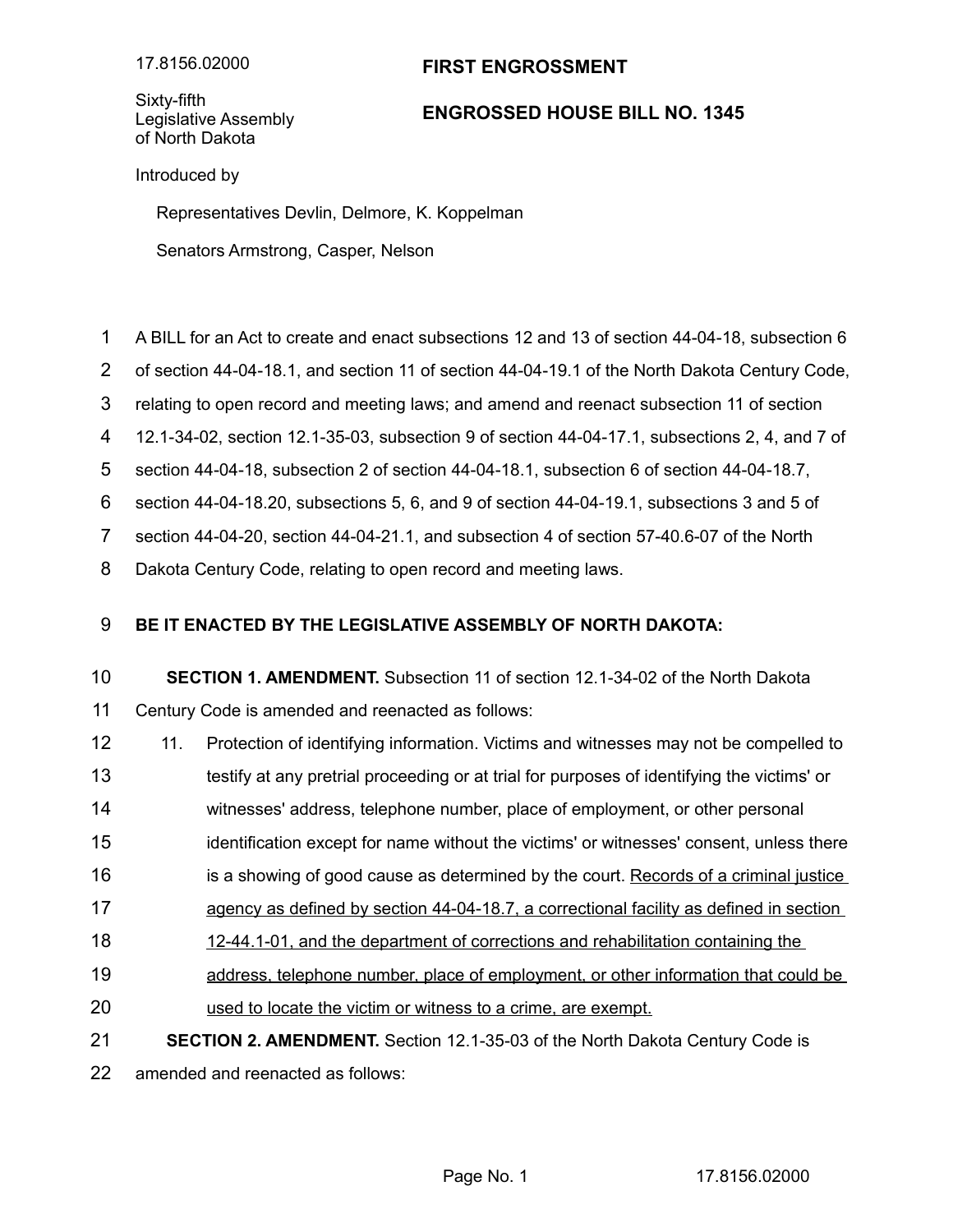| 1              | 12.1-35-03. Information about child victims or witnesses of crimes generally may not |                                                                                      |                                                                                       |                                                                                          |  |  |  |  |  |
|----------------|--------------------------------------------------------------------------------------|--------------------------------------------------------------------------------------|---------------------------------------------------------------------------------------|------------------------------------------------------------------------------------------|--|--|--|--|--|
| $\overline{2}$ | appear in public record.                                                             |                                                                                      |                                                                                       |                                                                                          |  |  |  |  |  |
| 3              | 1.                                                                                   |                                                                                      |                                                                                       | In order to protect the child from possible trauma resulting from publicity, the name of |  |  |  |  |  |
| 4              |                                                                                      |                                                                                      |                                                                                       | the child victim or child witness of a crime, except as specified in subsection 2, and   |  |  |  |  |  |
| 5              |                                                                                      |                                                                                      |                                                                                       | identifying biographical information may not appear on the indictment or any other       |  |  |  |  |  |
| 6              |                                                                                      |                                                                                      | public record. Instead, a Jane Doe or Joe Doe designation must appear in all public   |                                                                                          |  |  |  |  |  |
| 7              |                                                                                      |                                                                                      | records. Sealed confidential records containing the child's name and necessary        |                                                                                          |  |  |  |  |  |
| 8              |                                                                                      |                                                                                      | biographical information must be kept in order to ensure that no defendant is charged |                                                                                          |  |  |  |  |  |
| 9              |                                                                                      | twice.                                                                               |                                                                                       |                                                                                          |  |  |  |  |  |
| 10             | 2.                                                                                   |                                                                                      |                                                                                       | Interviews and statements of child victims or child witnesses obtained during an         |  |  |  |  |  |
| 11             |                                                                                      |                                                                                      | investigation of a crime of a violent or sexual nature are exempt.                    |                                                                                          |  |  |  |  |  |
| 12             | 3 <sub>1</sub>                                                                       | Subsection 1 does not apply to the name and identifying biographical information of: |                                                                                       |                                                                                          |  |  |  |  |  |
| 13             |                                                                                      | a.                                                                                   |                                                                                       | A child victim or child witness of a criminal offense under title 39 or equivalent       |  |  |  |  |  |
| 14             |                                                                                      |                                                                                      |                                                                                       | ordinance; and                                                                           |  |  |  |  |  |
| 15             |                                                                                      | b.                                                                                   |                                                                                       | A child victim of a fire.                                                                |  |  |  |  |  |
| 16             | <b>SECTION 3. AMENDMENT.</b> Subsection 9 of section 44-04-17.1 of the North Dakota  |                                                                                      |                                                                                       |                                                                                          |  |  |  |  |  |
| 17             |                                                                                      |                                                                                      |                                                                                       | Century Code is amended and reenacted as follows:                                        |  |  |  |  |  |
| 18             | 9.                                                                                   | a.                                                                                   |                                                                                       | "Meeting" means a formal or informal gathering or a work session, whether in             |  |  |  |  |  |
| 19             |                                                                                      |                                                                                      |                                                                                       | person or through electronic means such as telephone or videoconference, of:             |  |  |  |  |  |
| 20             |                                                                                      |                                                                                      | (1)                                                                                   | A quorum of the members of the governing body of a public entity regarding               |  |  |  |  |  |
| 21             |                                                                                      |                                                                                      |                                                                                       | public business; or                                                                      |  |  |  |  |  |
| 22             |                                                                                      |                                                                                      | (2)                                                                                   | Less than a quorum of the members of the governing body of a public entity               |  |  |  |  |  |
| 23             |                                                                                      |                                                                                      |                                                                                       | regarding public business, if the members attending one or more of such                  |  |  |  |  |  |
| 24             |                                                                                      |                                                                                      |                                                                                       | smaller gatherings collectively constitute a quorum and if the members hold              |  |  |  |  |  |
| 25             |                                                                                      |                                                                                      |                                                                                       | the gathering for the purpose of avoiding the requirements of section                    |  |  |  |  |  |
| 26             |                                                                                      |                                                                                      |                                                                                       | 44-04-19.                                                                                |  |  |  |  |  |
| 27             |                                                                                      | b.                                                                                   |                                                                                       | "Meeting" does not include:                                                              |  |  |  |  |  |
| 28             |                                                                                      |                                                                                      | (1)                                                                                   | A chance or social gathering at which public business is not considered;                 |  |  |  |  |  |
| 29             |                                                                                      |                                                                                      | (2)                                                                                   | Emergency operations during a disaster or emergency declared under                       |  |  |  |  |  |
| 30             |                                                                                      |                                                                                      |                                                                                       | section 37-17.1-10 or an equivalent ordinance if a quorum of the members                 |  |  |  |  |  |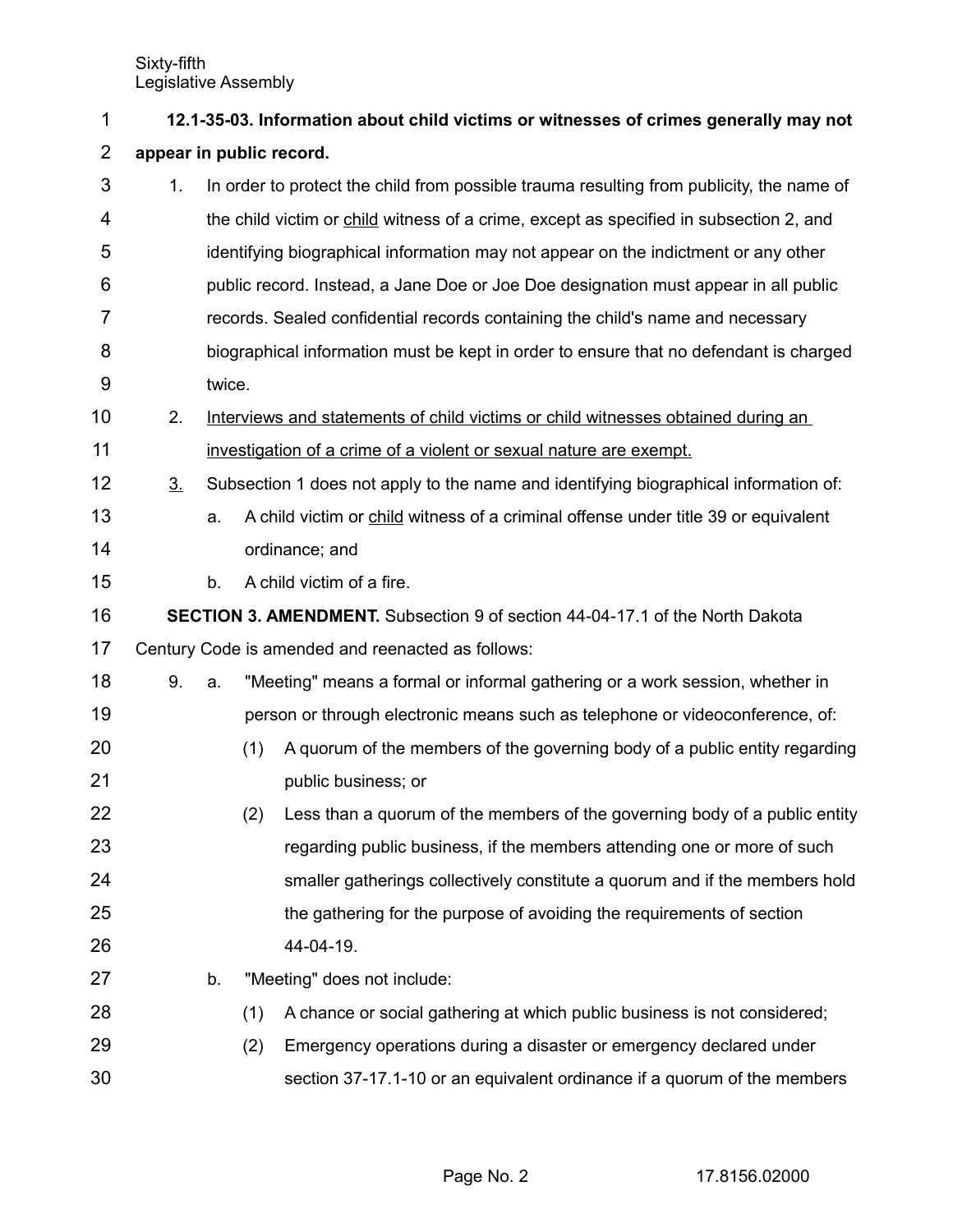| 1              |                                                                                       |                                                                                        | of the governing body are present but are not discussing public business as                 |  |  |  |  |  |
|----------------|---------------------------------------------------------------------------------------|----------------------------------------------------------------------------------------|---------------------------------------------------------------------------------------------|--|--|--|--|--|
| $\overline{2}$ |                                                                                       |                                                                                        | the full governing body or as a task force or working group; and                            |  |  |  |  |  |
| 3              |                                                                                       | (3)                                                                                    | The attendance of members of a governing body at meetings of any                            |  |  |  |  |  |
| 4              |                                                                                       |                                                                                        | national, regional, or state association to which the public entity, the                    |  |  |  |  |  |
| 5              |                                                                                       |                                                                                        | governing body, or individual members belong; and                                           |  |  |  |  |  |
| 6              |                                                                                       | (4)                                                                                    | Training seminars where no other public business is considered or                           |  |  |  |  |  |
| 7              |                                                                                       |                                                                                        | discussed.                                                                                  |  |  |  |  |  |
| 8              |                                                                                       | C.                                                                                     | Notwithstanding subdivisions a and b, as applied to the legislative assembly,               |  |  |  |  |  |
| 9              |                                                                                       |                                                                                        | "meeting" means any gathering subject to section 14 of article IV of the                    |  |  |  |  |  |
| 10             |                                                                                       |                                                                                        | Constitution of North Dakota.                                                               |  |  |  |  |  |
| 11             | <b>SECTION 4. AMENDMENT.</b> Subsections 2, 4, and 7 of section 44-04-18 of the North |                                                                                        |                                                                                             |  |  |  |  |  |
| 12             |                                                                                       |                                                                                        | Dakota Century Code are amended and reenacted as follows:                                   |  |  |  |  |  |
| 13             | 2.                                                                                    |                                                                                        | Upon request for a copy of specific public records, any entity subject to subsection 1      |  |  |  |  |  |
| 14             |                                                                                       |                                                                                        | shall furnish the requester one copy of the public records requested. AAn initial           |  |  |  |  |  |
| 15             |                                                                                       |                                                                                        | request need not be made in person or in writing, and the copy must be mailed upon          |  |  |  |  |  |
| 16             |                                                                                       | request. A public entity may require written clarification of the request to determine |                                                                                             |  |  |  |  |  |
| 17             |                                                                                       | what records are being requested, but may not ask for the motive or reason for         |                                                                                             |  |  |  |  |  |
| 18             |                                                                                       |                                                                                        | requesting the records or for the identity of the person requesting public records. A       |  |  |  |  |  |
| 19             |                                                                                       |                                                                                        | public entity may charge up to twenty-five cents per impression of a paper copy. As         |  |  |  |  |  |
| 20             | used in this section, "paper copy" means a one-sided or two-sided duplicated copy of  |                                                                                        |                                                                                             |  |  |  |  |  |
| 21             |                                                                                       |                                                                                        | a size not more than eight and one-half by fourteen inches [19.05 by 35.56]                 |  |  |  |  |  |
| 22             |                                                                                       |                                                                                        | centimeters]. For any copy of a record that is not a paper copy as defined in this          |  |  |  |  |  |
| 23             |                                                                                       |                                                                                        | section, the public entity may charge a reasonable fee for making the copy. As used in      |  |  |  |  |  |
| 24             |                                                                                       |                                                                                        | this section, "reasonable fee" means the actual cost to the public entity of making the     |  |  |  |  |  |
| 25             |                                                                                       |                                                                                        | copy, including labor, materials, and equipment. The entity may charge for the actual       |  |  |  |  |  |
| 26             |                                                                                       |                                                                                        | cost of postage to mail a copy of a record. An entity may require payment before            |  |  |  |  |  |
| 27             |                                                                                       |                                                                                        | locating, redacting, making, or mailing the copy. The public entity may withhold            |  |  |  |  |  |
| 28             |                                                                                       |                                                                                        | records pursuant to a request until such time as a requester provides payment for any       |  |  |  |  |  |
| 29             |                                                                                       |                                                                                        | outstanding balance for prior requests. An entity may impose a fee not exceeding            |  |  |  |  |  |
| 30             |                                                                                       |                                                                                        | twenty-five dollars per hour per request, excluding the initial hour, for locating records, |  |  |  |  |  |
| 31             |                                                                                       |                                                                                        | including electronic records, if locating the records requires more than one hour. An       |  |  |  |  |  |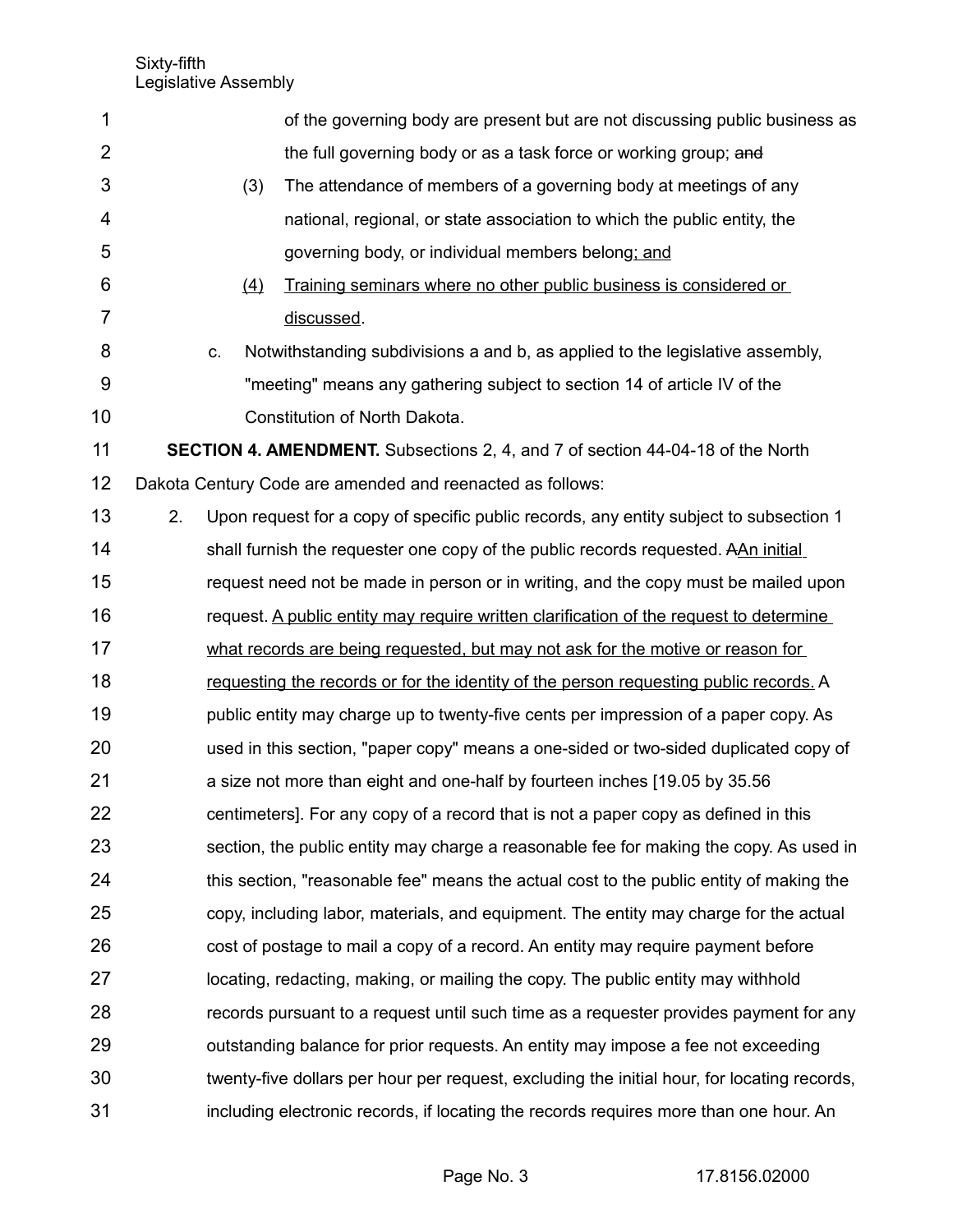entity may impose a fee not exceeding twenty-five dollars per hour per request, excluding the initial hour, for excising confidential or closed material under section 44-04-18.10 from the records, including electronic records. If a public entity receives five or more requests from the same requester within seven days, the public entity may treat the requests as one request in computing the time it takes to locate and excise the records. If the entity is not authorized to use the fees to cover the cost of providing or mailing the copy, or both, or if a copy machine is not readily available, the entity may make arrangements for the copy to be provided or mailed, or both, by another entity, public or private, and the requester shall pay the fee to that other entity. This subsection does not apply to copies of public records for which a different fee is specifically provided by law. 1 2 3 4 5 6 7 8 9 10 11

4. Except as provided in this subsection, nothing in this section requires a public entity to create or compile a record that does not exist. Access to an electronically stored record under this section, or a copy thereof, must be provided at the requester's option in either a printed document or through any other available medium. A computer file is not an available medium if no means exist to separate or prevent the disclosure of any closed or confidential information contained in that file. Except as reasonably necessary to reveal the organization of data contained in an electronically stored record, a public entity is not required to provide an electronically stored record in a different structure, format, or organization. This section does not require a public entity to provide a requester with access to a computer terminal or mobile device. A public entity is not required to provide a copy of a record that is available to the requester on the public entity's website or on the internet. The public entity shall notify the requester the record is available online and direct the requester to the website where the record can be accessed. If the requester does not have reasonable access to the internet due to lack of computer, lack of internet availability, or inability to use a computer or the internet, the public entity shall produce paper copies for the requester, but may charge the applicable fees under this section. 7. A denial of a request for records made under this section must describe the legal 12 13 14 15 16 17 18 19 20 21 22 23 24 25 26 27 28 29

authority for the denial, or a statement that a record does not exist, and must be in writing if requested. 30 31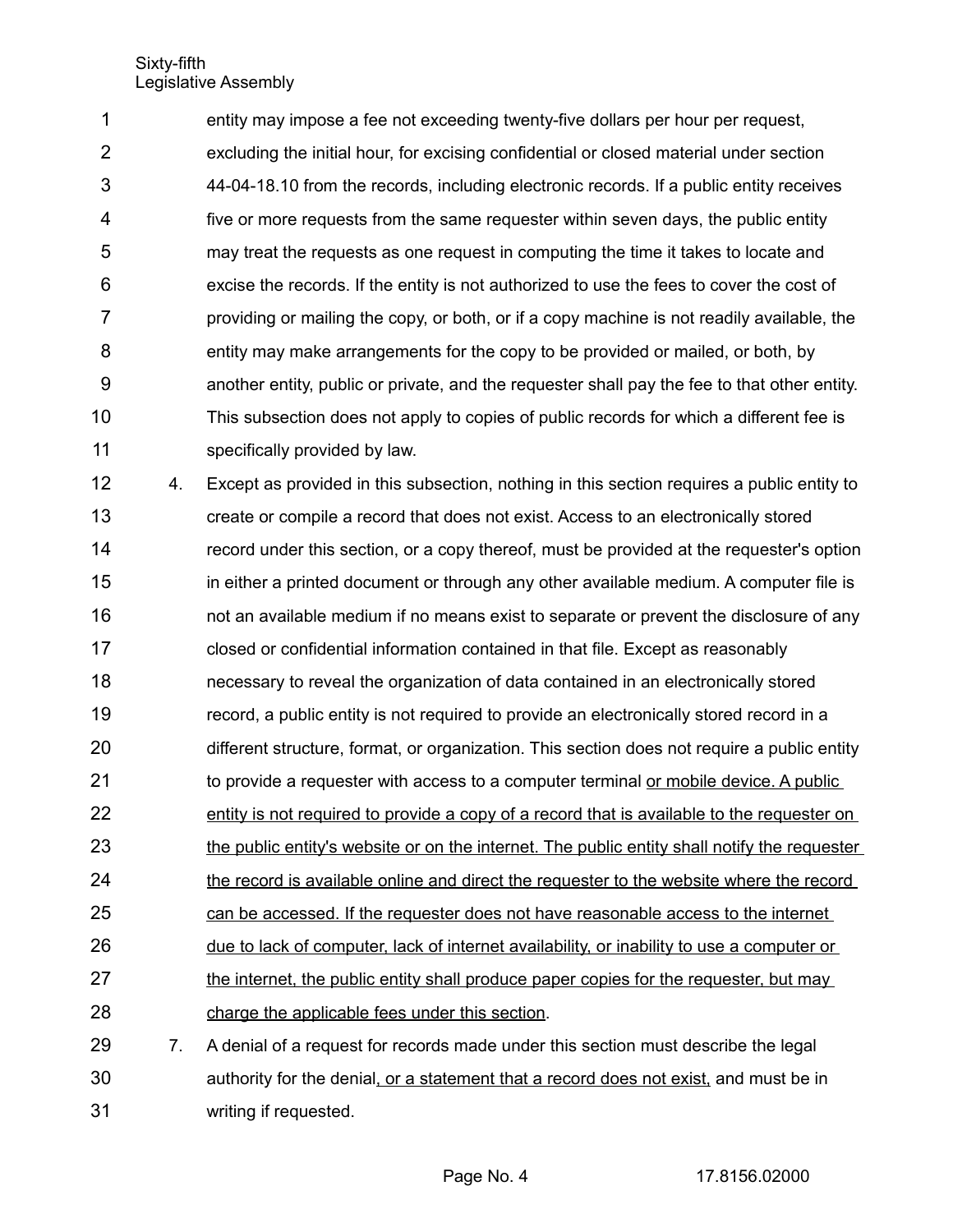**SECTION 5.** Subsections 12 and 13 to section 44-04-18 of the North Dakota Century Code are created and enacted as follows: 1 2

- 12. A public entity may allow an individual to utilize the individual's own personal devices for duplication of records and, if so, shall establish reasonable procedures to protect the integrity of the records as long as the procedures are not used to prevent access to the records. 3 4 5 6
- 13. If repeated requests for records disrupt other essential functions of the public entity, the public entity may refuse to permit inspection of the records, or provide copies of the records. A public entity refusing to provide access or copies of public records 7 8 9
- under this section shall state in writing the reasons supporting the refusal and provide 10
- the reasoning to the requester. The requester may seek an attorney general's opinion 11
- under section 44-04-21.1, on whether the public entity's decision was proper. 12
- **SECTION 6. AMENDMENT.** Subsection 2 of section 44-04-18.1 of the North Dakota Century Code is amended and reenacted as follows: 13 14
- 2. Except as otherwise specifically provided by law, personal information regarding a 15
- public employee contained in an employee's personnel record or given to the state or a political subdivision by the employee in the course of employment is exempt. As used in this section, "personal information" means a person's month and day of birth; home address; home telephone number or personal cell phone number; photograph; medical information; motor vehicle operator's identification number; public employee identification number; payroll deduction information; the name, address, telephone 16 17 18 19 20 21
- number, and date of birth of any dependent or emergency contact; any credit, debit, or 22
- electronic fund transfer card number; and any account number at a bank or other 23
- financial institution. Information regarding the type of leave taken by an employee is 24
- exempt, although the amount of leave taken or accrued, and the dates of the leave 25
- taken, is public record. Information regarding leave applied for but not yet taken is exempt until the leave is taken. 26 27
- **SECTION 7.** Subsection 6 to section 44-04-18.1 of the North Dakota Century Code is created and enacted as follows: 28 29
- 6. Records relating to a public entity's internal investigation of a complaint against a public entity or employee for misconduct are exempt until the investigation of the 30 31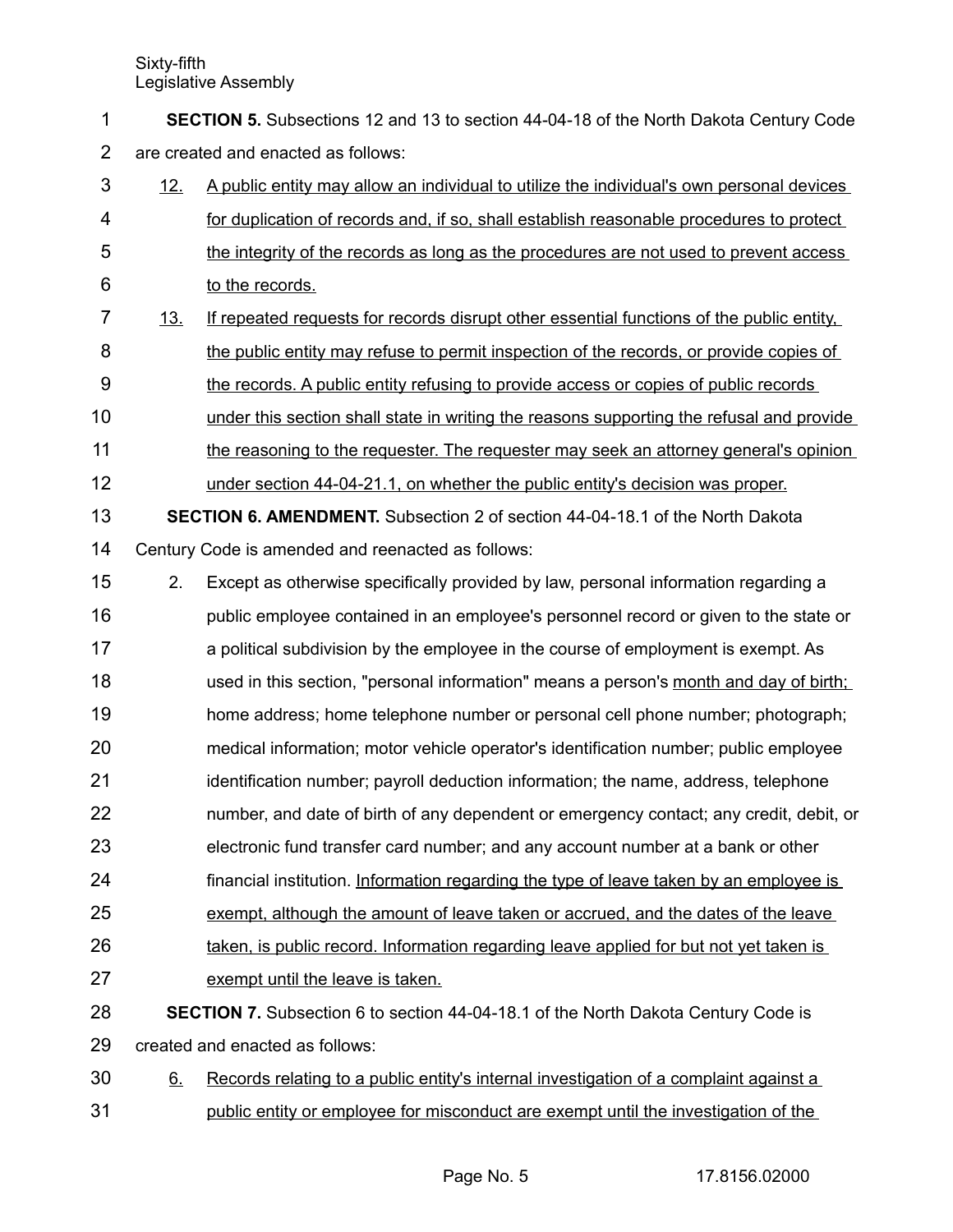- Sixty-fifth Legislative Assembly complaint is complete, but no longer than seventy-five calendar days from the date of the complaint. **SECTION 8. AMENDMENT.** Subsection 6 of section 44-04-18.7 of the North Dakota Century Code is amended and reenacted as follows: 6. "Personal information" means a person's medical records or medical information obtained from the medical records; motor vehicle operator's identification number; social security number; any credit, debit, or electronic fund transfer card number; month and date of birth; height; weight; home street address; home telephone number or personal cell phone number; and any financial account numbers. **SECTION 9. AMENDMENT.** Section 44-04-18.20 of the North Dakota Century Code is amended and reenacted as follows: **44-04-18.20. Domestic violence and victim record information of law enforcement exempt.** The address, telephone number, or any identifying information that, if released, could reasonably be used to locate or identify a victim or alleged victim of domestic violence, of a sex offense under chapter 12.1-20, of sexual performances by a child under chapter 12.1-27.2, or of human trafficking under chapter  $42.1 - 4012.1 - 41$ , contained in any record maintained by a lawenforcement criminal justice agency as defined by section 44-04-18.7 or correctional facility as defined by section 12-44.1-01 is exempt from section 44-04-18 and may be redacted from the record before it is released. **SECTION 10. AMENDMENT.** Subsections 5, 6, and 9 of section 44-04-19.1 of the North Dakota Century Code are amended and reenacted as follows: 5. "Attorney consultation" means any discussion between a governing body and its attorney in instances in which the governing body seeks or receives the attorney's advice regarding and in anticipation of reasonably predictable or pending civil or criminal litigation or adversarial administrative proceedings or concerning pending civilor criminal litigation or pending adversarial administrative proceedingsto receive its attorney's advice and guidance on the legal risks, strengths, and weaknesses of an action of a public entity that, if held in public, would have an adverse fiscal effect on 1 2 3 4 5 6 7 8 9 10 11 12 13 14 15 16 17 18 19 20 21 22 23 24 25 26 27 28 29
- the entity. All other discussions beyond the attorney's advice and guidance must be 30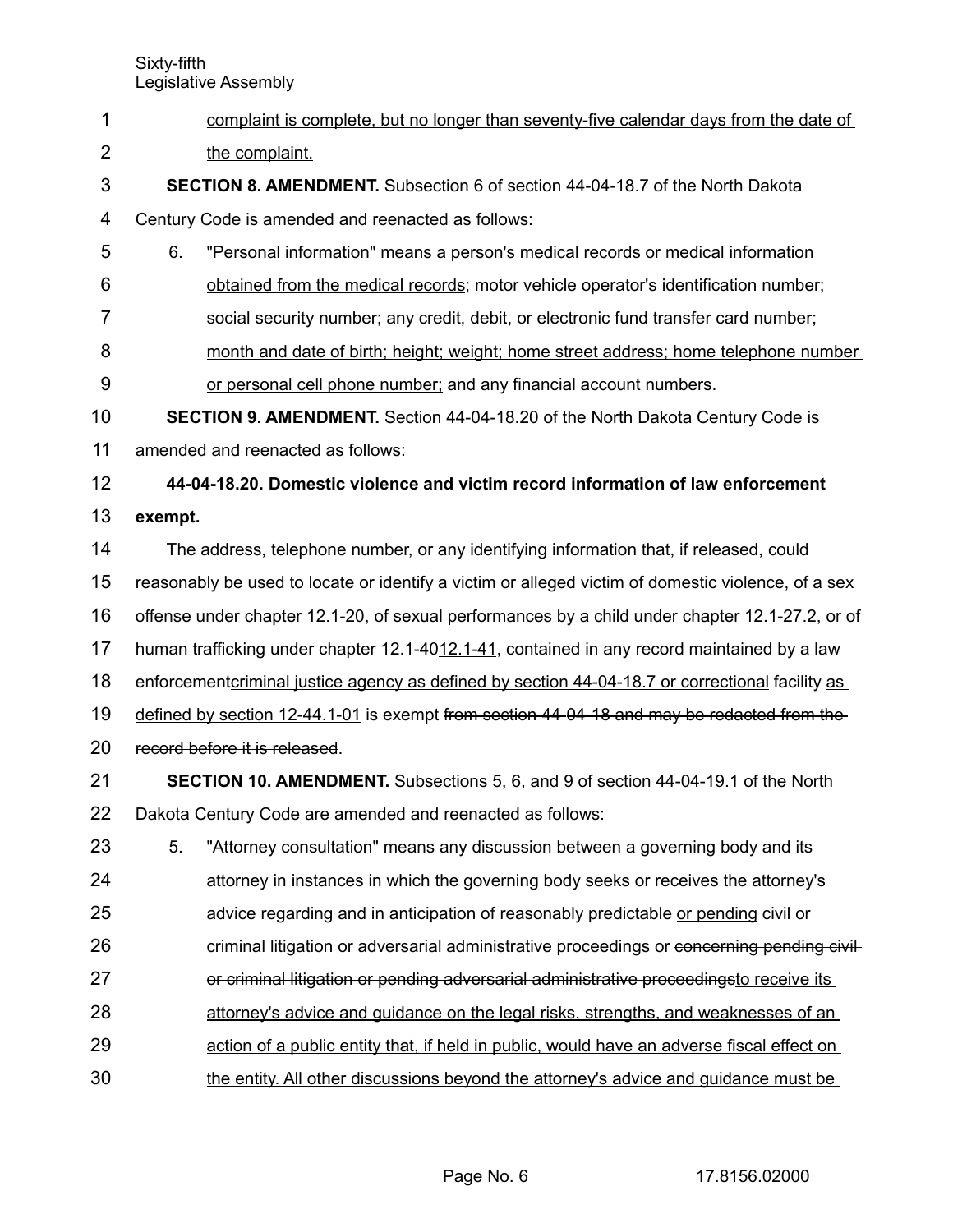| 1              |                                                                                            | made in the open, unless otherwise provided by law. Mere presence or participation of        |  |  |  |  |
|----------------|--------------------------------------------------------------------------------------------|----------------------------------------------------------------------------------------------|--|--|--|--|
| $\overline{2}$ |                                                                                            | an attorney at a meeting is not sufficient to constitute attorney consultation.              |  |  |  |  |
| 3              | 6.                                                                                         | "Attorney work product" means any document or record that:                                   |  |  |  |  |
| 4              |                                                                                            | Was prepared by an attorney representing a public entity or prepared at such an<br>a.        |  |  |  |  |
| 5              |                                                                                            | attorney's express direction;                                                                |  |  |  |  |
| 6              |                                                                                            | b.<br>Reflects a mental impression, conclusion, litigation strategy, or legal theory of that |  |  |  |  |
| $\overline{7}$ |                                                                                            | attorney or the entity; and                                                                  |  |  |  |  |
| 8              |                                                                                            | Was prepared exclusively for civil or criminal litigation, for adversarial<br>C.             |  |  |  |  |
| 9              |                                                                                            | administrative proceedings, or in anticipation of reasonably predictable civil or            |  |  |  |  |
| 10             |                                                                                            | criminal litigation or adversarial administrative proceedings, or for guidance on            |  |  |  |  |
| 11             |                                                                                            | the legal risks, strengths, and weaknesses of an action of a public entity.                  |  |  |  |  |
| 12             | 9.                                                                                         | A governing body may hold an executive session under section 44-04-19.2 to discuss           |  |  |  |  |
| 13             |                                                                                            | negotiating strategy or provide negotiating instructions to its attorney or other            |  |  |  |  |
| 14             |                                                                                            | negotiator regarding a pending claim, litigation, adversarial administrative                 |  |  |  |  |
| 15             |                                                                                            | proceedings, or contracts, which are currently being negotiated or for which                 |  |  |  |  |
| 16             |                                                                                            | negotiation is reasonably likely to occur in the immediate future. An executive session      |  |  |  |  |
| 17             |                                                                                            | may be held under this subsection only when an open meeting would have an adverse            |  |  |  |  |
| 18             |                                                                                            | fiscal effect on the bargaining or litigating position of the public entity. A record        |  |  |  |  |
| 19             |                                                                                            | revealing negotiation strategy or instruction under this section is exempt. Drafts of        |  |  |  |  |
| 20             |                                                                                            | contracts or agreements subject to negotiations are exempt but only for so long as           |  |  |  |  |
| 21             |                                                                                            | release would have an adverse fiscal effect on the public entity, unless the records are     |  |  |  |  |
| 22             |                                                                                            | otherwise exempt or confidential.                                                            |  |  |  |  |
| 23             | <b>SECTION 11.</b> Subsection 11 to section 44-04-19.1 of the North Dakota Century Code is |                                                                                              |  |  |  |  |
| 24             | created and enacted as follows:                                                            |                                                                                              |  |  |  |  |
| 25             | <u>11.</u>                                                                                 | <u>A settlement agreement between a public entity and another party is exempt from</u>       |  |  |  |  |
| 26             |                                                                                            | disclosure until it has been fully executed and accepted by all concerned parties            |  |  |  |  |
| 27             |                                                                                            | unless the records are otherwise exempt or confidential. In the case of multiple             |  |  |  |  |
| 28             |                                                                                            | settlement agreements involving multiple parties involved in the same incident or            |  |  |  |  |
| 29             |                                                                                            | undertaking, a settlement agreement is exempt until settlement agreements have               |  |  |  |  |
| 30             |                                                                                            | been fully executed by all concerned parties unless the records are otherwise exempt         |  |  |  |  |
| 31             |                                                                                            | or confidential.                                                                             |  |  |  |  |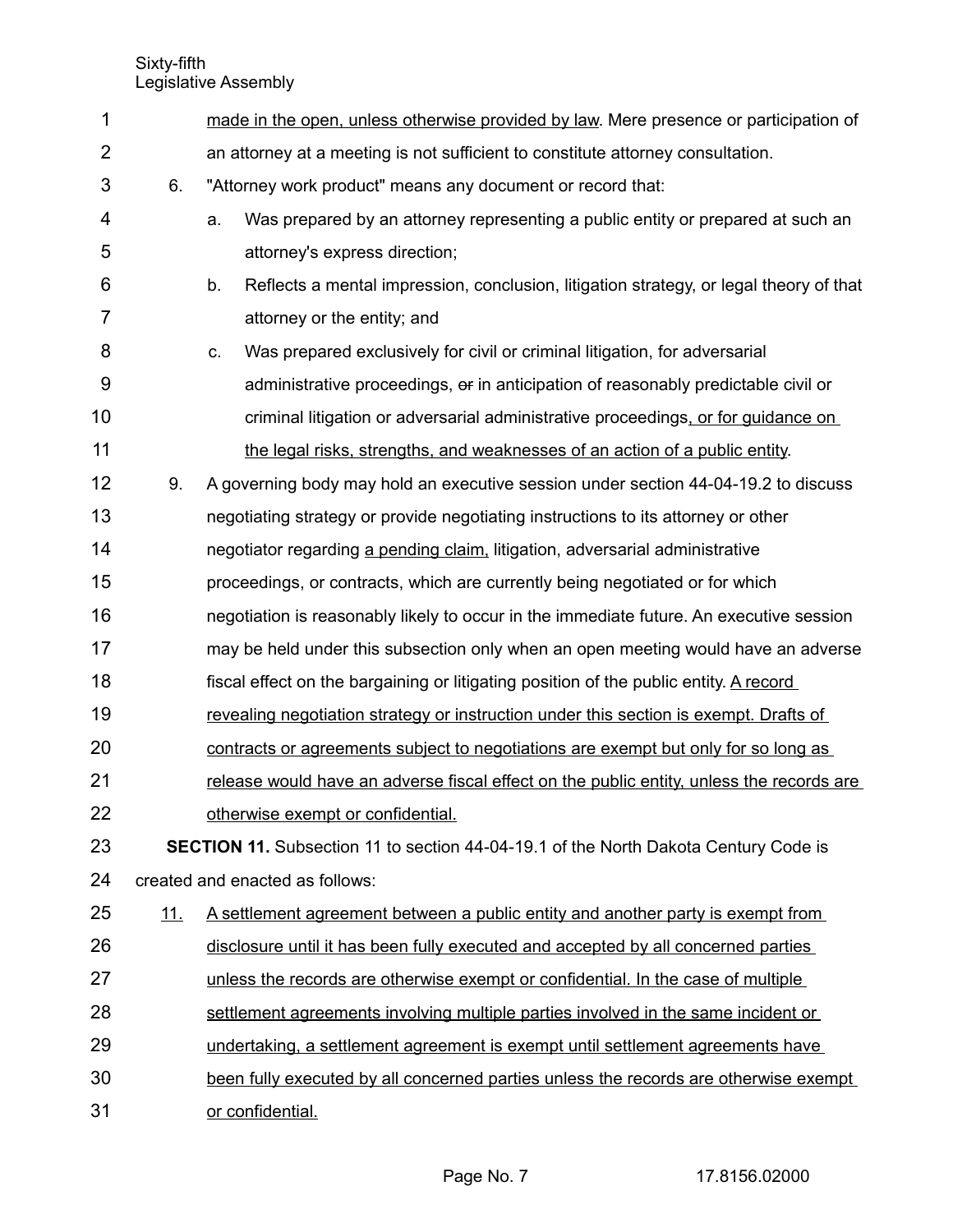**SECTION 12. AMENDMENT.** Subsections 3 and 5 of section 44-04-20 of the North Dakota Century Code are amended and reenacted as follows: 1 2

- 3. If the governing body holds regularly scheduled meetings, the schedule of these meetings, including the aforementioned notice information, if available, must be filed annually in January with the secretary of state for state-level bodies or for public entities defined in subdivision c of subsection 13 of section 44-04-17.1, the city auditor or designee of the city for city-level bodies, and the county auditor or designee of the county for all other bodies or the schedule must be posted on the public entity's website. This schedule must be furnished to anyone who requests the information. When reasonable and practicable, a governing body of a public entity should attempt to set a regular schedule for its meetings by statute, ordinance, or resolution. This subsection does not apply to meetings of the legislative assembly or any committee thereof. Filing a yearly schedule of upcoming meetings does not relieve a public entity from its obligation to post an agenda for each meeting as required in subsections 2 and 4. 3 4 5 6 7 8 9 10 11 12 13 14 15
- 5. The governing body's presiding officer has the responsibility of assuring that suchpublic notice of a meeting's date, time, and location, is given at the same time as such governing body's members are notified, and that this notice is available to anyone requesting such information. As soon as an agenda is prepared for a meeting with the 16 17 18 19
- information required in subsection 2 and given to members of the governing body, the 20
- agenda must be posted at the locations as required by subsection 4 and given to 21
- anyone requesting the information. When a request is made for notice of meetings, the request is effective for one year unless a different time period is specified. 22 23
- **SECTION 13. AMENDMENT.** Section 44-04-21.1 of the North Dakota Century Code is amended and reenacted as follows: 24 25
- **44-04-21.1. Administrative review procedure.** 26
- 1. Any interested person may request an attorney general's opinion to review a written denial of a request for records under section 44-04-18, a denial of access to a meeting 27 28
- under section 44-04-19, or other alleged violation of section 44-04-18, 44-04-19, 29
- 44-04-19.2, 44-04-20, or 44-04-21 by any public entity other than the legislative 30
- assembly or any committee thereof. A request made under this section must be made 31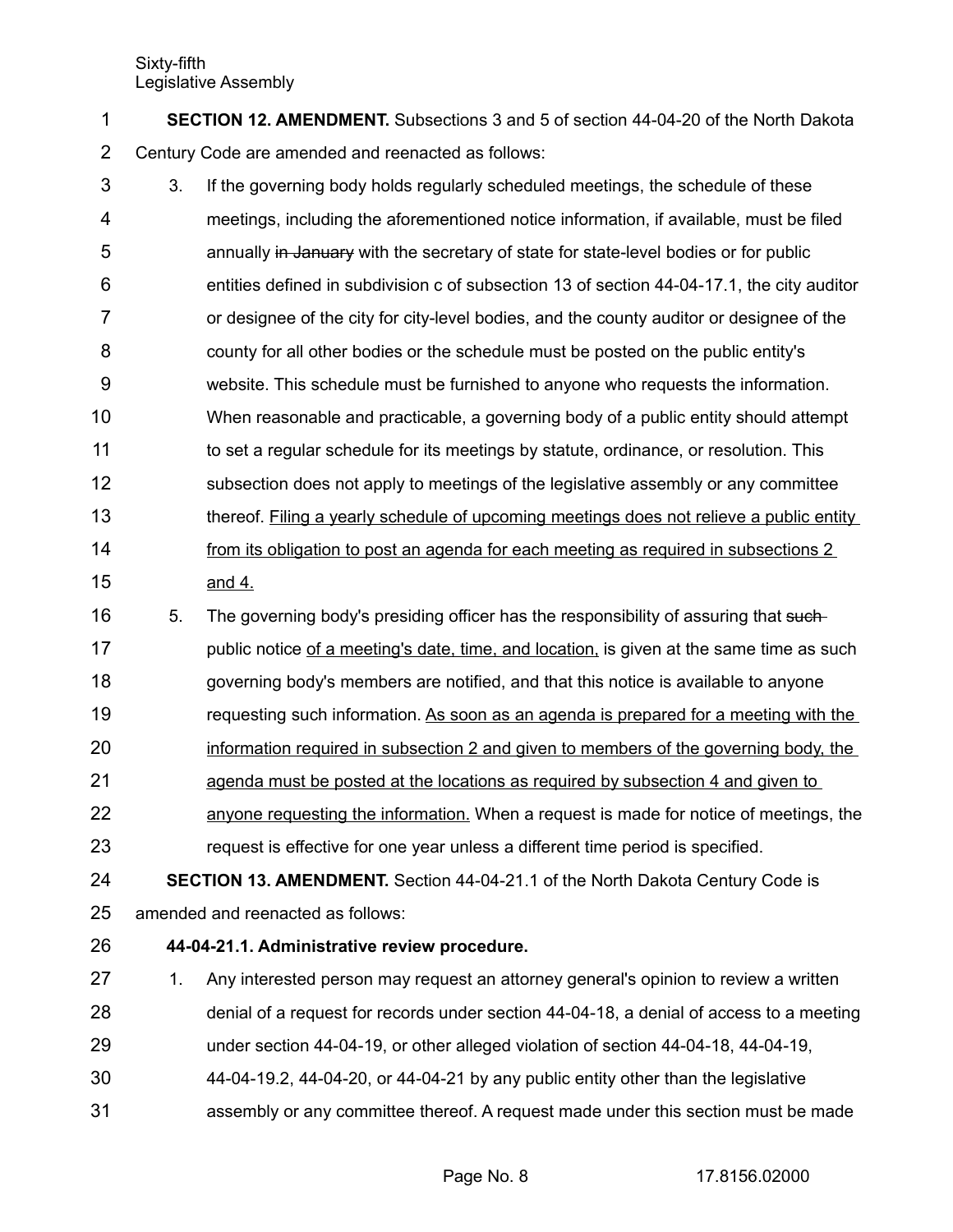within thirty days of the alleged violation, except that a request based on allegations that a meeting occurred without the notice required by section 44-04-20, must be made within ninety days of the alleged violation. In preparing an opinion under this section, the attorney general has discretion to obtain and review a recording made under section 44-04-19.2. The attorney general may request and obtain information claimed to be exempt or confidential for the purpose of determining whether the information is exempt or confidential. Any such information may not be released by the attorney general and may be returned to the provider of the information. The attorney general shall issue to the public entity involved an opinion on the alleged violation, which may be a summary opinion, unless the request is withdrawn by the person requesting the opinion or a civil action has been filed involving the possible violation. If the request pertains to a public entity as defined in subdivision c of subsection 13 of section 44-04-17.1, the opinion must be issued to the public entity providing the public funds. In any opinion issued under this section, the attorney general shall base the opinion on the facts given by the public entity. 1 2 3 4 5 6 7 8 9 10 11 12 13 14 15

2. If the attorney general issues a written opinion concluding that a violation has occurred, the public entity has seven days after the opinion is issued, regardless of whether a civil action is filed under section 44-04-21.2, to disclose the record, to issue a notice of a meeting that will be held within a reasonable time to correct the violation, or to take steps to correct any other violation. If the public entity fails to take the required action within the seven-day period and the person requesting the opinion prevails in a civil action brought under section 44-04-21.2, the person must be awarded costs, disbursements, and reasonable attorney's fees in the action and on appeal. The attorney general may require officials of the public entity at issue in the opinion to obtain mandatory training by a certain date. The consequences for failing to comply with an attorney general's opinion issued under this section will be the same as for other attorney general's opinions, including potential personal liability for the person or persons responsible for the noncompliance. 16 17 18 19 20 21 22 23 24 25 26 27 28

3. If a state-level public entity as defined in subdivision a of subsection 13 of section 44-04-17.1 does not comply in full with the attorney general's opinion, and a civil action is brought under section 44-04-21.2 or is reasonably predictable, the entity, at 29 30 31